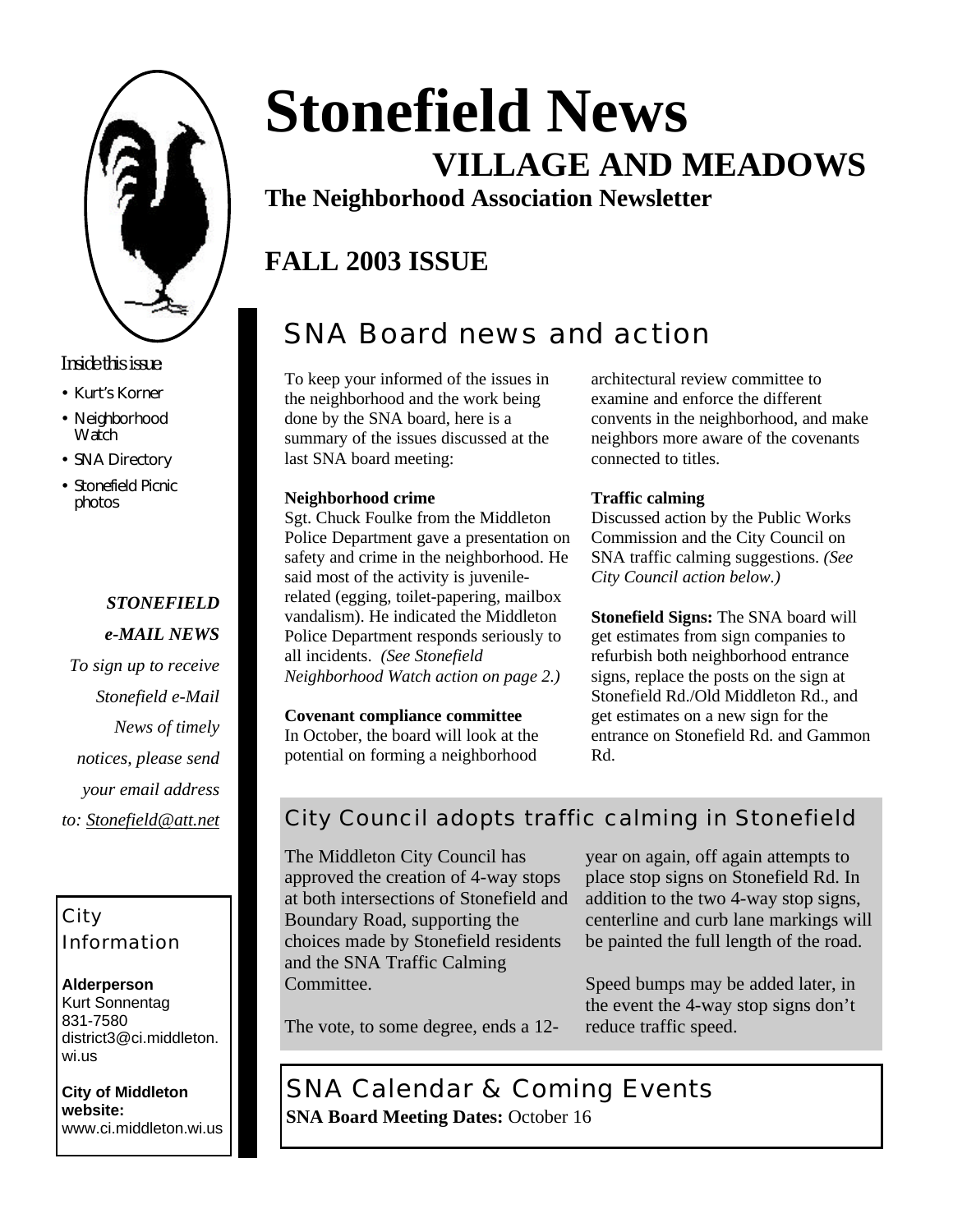### 2003-2004 SNA Board Members

#### **PRESIDENT**

Jon DiPiazza 1218 Boundary Road 836-5433 jon101@chorus.net

#### **SECRETARY**

Tom Thieding 6325 Briarcliff Lane 836-5709 tpcactus@chorus.net

#### **TREASURER**

Sue Miller 1114 Boundary Road 831-3357 smiller@greatlakesco.com

#### **CIVIC DIRECTOR**

Tom Crozier 6353 Stonefield Road 833-1102 crozierip@charter.net

#### **BOARD MEMBERS AT LARGE**

James Dvorsky 6505 Clovernook Road 836-4045 james.dvorsky@att.net

Jeffrey Mattox 1103 Stonefield Circle 831-1103 hm1103@mac.com

#### **WELCOMING COMMITTEE**

Robin Sweet 1411 Shady Oak Circle 231-9966 ROISWEET@aol.com

Thanks to…Liz Weirich**,** of First Weber Realty and a Stonefield neighbor, for paying for the mailing cost of this newsletter. Liz has been doing this for several years, and her support and contribution has been greatly appreciated.

**Page 2**

# SNA Starts Neighborhood Watch Program

Prompted by concerns with the increased crime, especially vandalism directed at homes, cars and park facilities, the SNA Board has created a neighborhood watch program effective October 1, 2003. This program was presented to the Board at the September 11 meeting, by Sgt. Chuck Foulke of the Middleton Police Department.

The SNA Neighborhood Watch works by using SNA President Jon DiPiazza as the contact point. Stonefield residents are to contact Jon at 836-5433 or jon101@chorus.net to report any incident or concern. Jon will then pass this along to his contact at the Police Department.

It also works in reverse as the Department will direct crime alerts to Jon who will then contact Stonefield residents via email and newsletter.

All residents are encouraged to be alert and use the new system except in emergencies or situations that require immediate attention.

The Middleton Police Department encourages Stonefield neighbors to report all incidents, and should not feel intimidated to file reports.

### **Call 9-1-1 for emergencies,**

### SNA Directory update, dues and survey

In October, you will receive the SNA Director update form, along with the bi-annual dues notice, and a survey. The form includes information to help you get to know your neighbors. This will be the twelfth edition.

The survey seeks volunteers for neighborhood activities, and your input on neighborhood signs, formation of a neighborhood architectural review committee, and your comments about what's on your mind regarding neighborhood issues.

Return the update form, the survey and your dues after you receive it.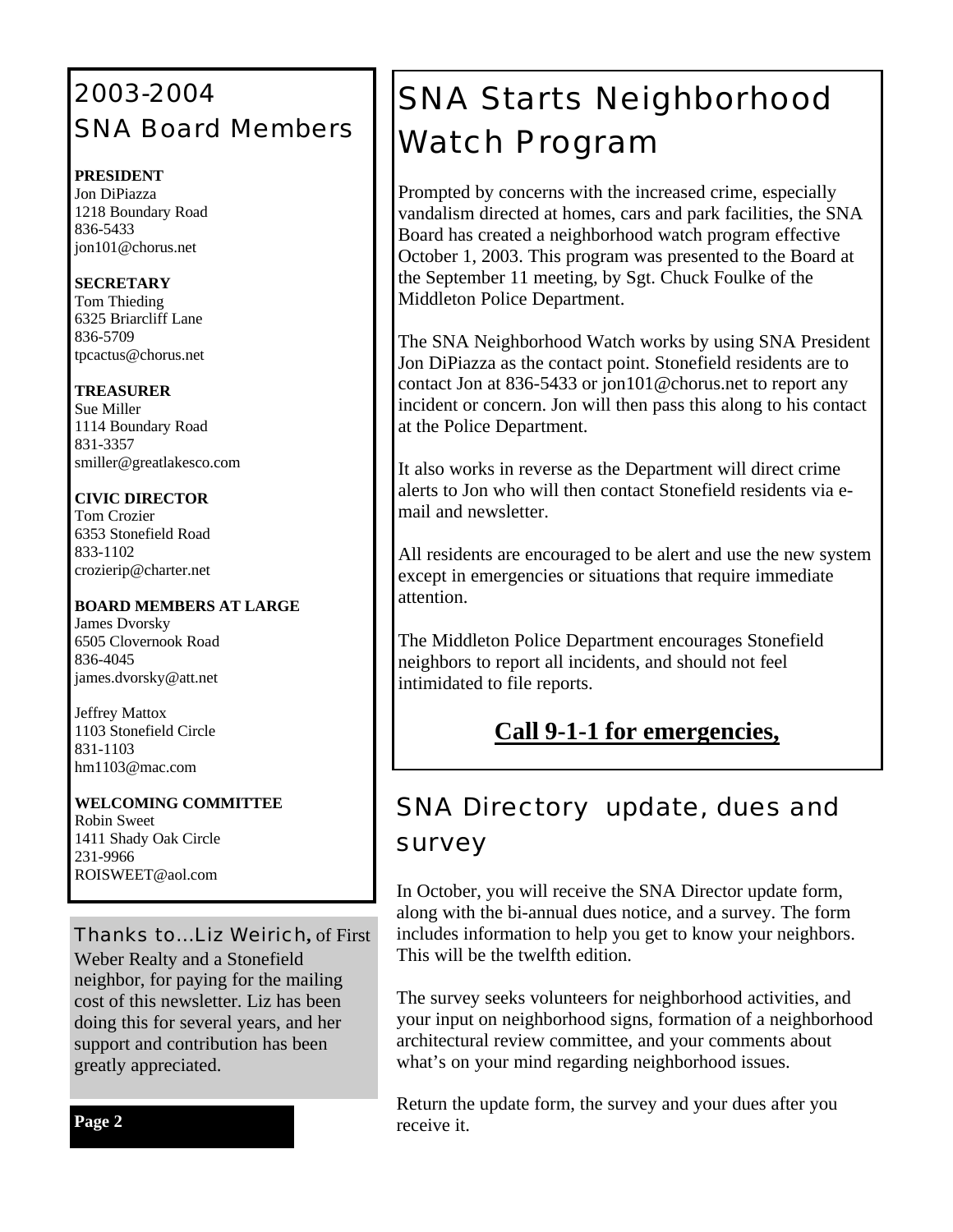# Stonefield Neighborhood Association at work for you

In October you will be receiving your notice for the Stonefield Neighborhood Association dues. We do this every tow years to save on expenses and time. The dues are \$30.00 for the next two years.

Here are some of the activities and uses of your association dues:

- Coordinate Stonefield neighborhood-wide garage sale.
- Maintain appearance of and keep insurance on

neighborhood signs.

- Hold end-of-year ice cream for youth.
- Host  $4<sup>th</sup>$  of July parade and treat for neighborhood youth.
- Support Elm Lawn woods restoration project.
- Hold neighborhood summer social and neighborhood party.
- Be prepared for contingencies requiring neighborhood action.

# *Kurt's Korner*

by Kurt Sonnentag, District 3 Alderman Telephone: 831-7580 Email: district3@ci.middleton.wi.us

#### Traffic Calming

In the prior issue of Kurt's Korner, I reported that the first traffic calming test that was conducted on Stonefield Rd. failed to receive overwhelming support from the neighborhood. The Public Works Committee (PWC) met in August to review test results and get neighborhood input. After the review and input session, the PWC requested that the neighborhood traffic committee go back to the drawing board and devise a new plan with the help of Tom Sohrweide, a traffic engineering consultant hired by the PWC.

During this renewed planning process, Mr. Sohrweide discovered that two of the intersections (Boundary/ Clovernook bottom of hill and Boundary top of hill) on Stonefield Rd were potential safety hazards due to line of sight restrictions at the curves. **What!?!** After 12 years of, "Sorry, this request doesn't meet warrants," we now find out that we could have had stop signs all this time because of a safety warrant! Armed with this revelation, the traffic committee agreed upon some options to pursue and Jon DiPiazza sent out a new survey, this time to all Stonefield residents. He received 108 completed surveys out of 280 Stonefield residences, that's nearly a 40% return rate!

Here's the interesting thing to ponder, if the 4 way stops had been installed years ago at these two intersections, would we still have concerns today about excessive vehicle speeds on Stonefield Rd. Of course, the only way to know for sure is to install those signs and monitor speeds over time. Well, that is essentially what the

traffic committee **Page 3** recommended to the only. PWC (see John

DiPiazza's update dated August 11, 2003). The committee held back from recommending speed humps until we had some measurable data from the 4-way stops.

Well, the PWC accepted most of the traffic committee's recommendation, but gave us only one 4-way stop at the Boundary/Clovernook intersection with Stonefield Rd. Ouch! I felt that the traffic committee would have recommended at least one set of speed humps had it known that one of the 4-way stops would be rejected. Therefore, when the PWC recommendation came to city council for approval, I asked for an amendment to include the second 4-way stop and it was passed unanimously. So, two 4-way stops and pavement markings are coming to Stonefield Rd in the next several weeks, a very positive step in the right direction!

#### Copp's Supermarket Proposal at Middleton Hills – Sound Off

District 3 is quite removed (or seems to be) from the controversy surrounding the proposed Copp's Supermarket at Middleton Hills. As a member of the plan commission and an alderman, I will be asked to vote yes or no to the Marshall Erdmann Company's request to amend the General Implementation Plan (GIP) for Middleton Hills to allow a supermarket use, which currently is forbidden. In everyone's collective memory, the City Council has never granted an amendment to a GIP.

I have already listened to or read over 8 hours of public testimony regarding this issue, but I haven't heard from any of my constituents in district 3. If you have any input that you think might be useful in helping me arrive at a decision, I would appreciate hearing from you. It's going to be a tough call. By the way, the final decision rests with the Council, the Plan Commission is advisory